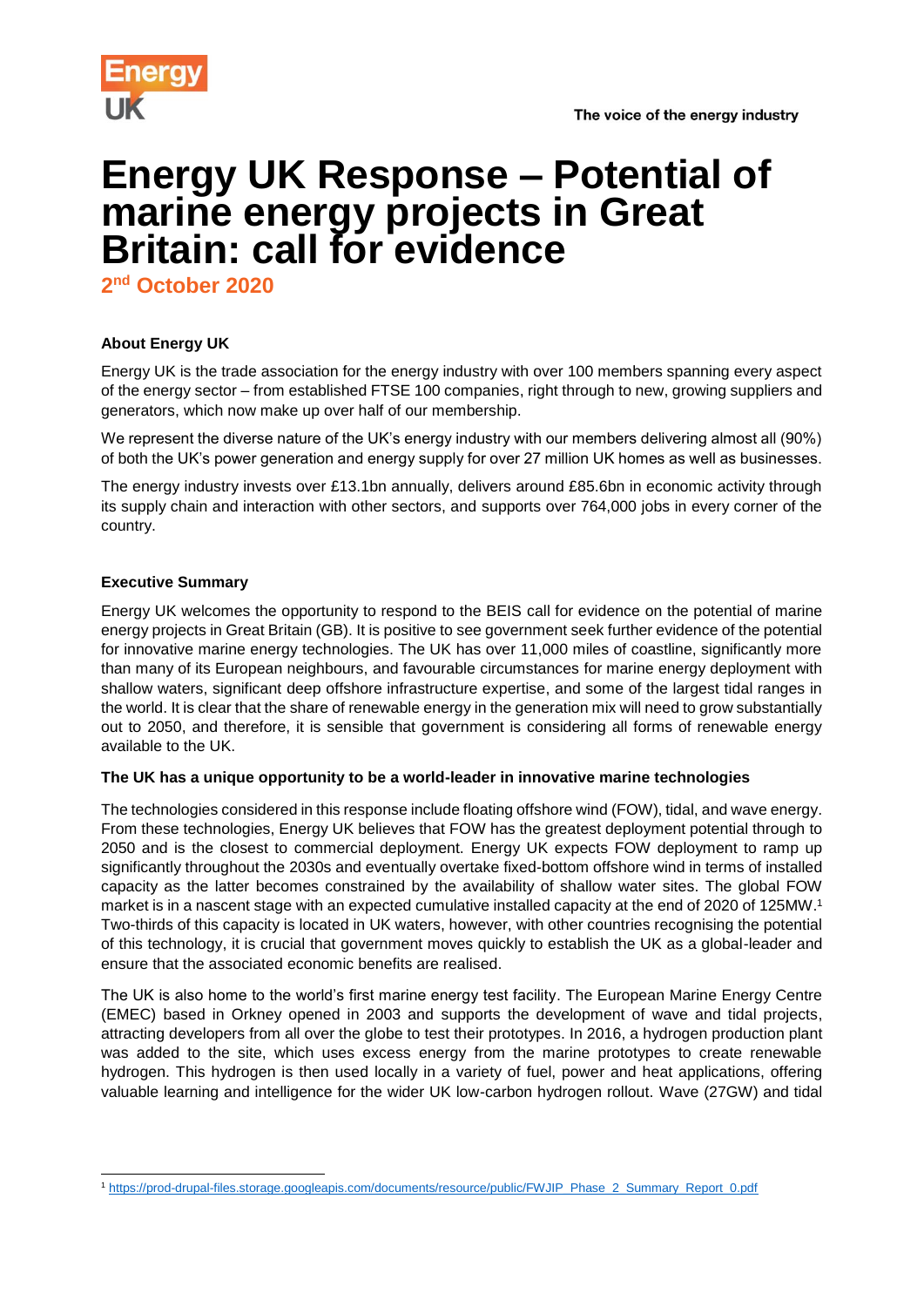

(32GW) have a combined estimated UK resource potential of 59GW, and are expected to contribute 14% of GB electricity capacity at 2050 should the technologies achieve a levelised cost of energy of £90/MWh. 2

## **Government should use the upcoming Energy White Paper to set ambitions for innovative marine technologies**

Energy UK believes government should set a clear ambition for the deployment of innovative marine technologies. For those with a high-level of technological readiness, such as FOW and tidal lagoons/barrages, this may manifest in the form of capacity targets. For remaining technologies, a UK ambition could be realised through a commitment to further competitive development funding to support the best technologies towards commercial deployment. We support the view of government outlined in the consultation document whereby different forms of policy support are needed to complement the different levels of commercial maturity across innovative marine technologies.

Beyond the obvious environmental benefits, we identify significant net positive economic benefits and job creation from the setting of innovative marine technology ambitions and welcome the opportunity to work with government on the design of such policies.

#### **Government should include FOW in future CfD rounds and create a competition pot designed to support commercialisation of innovative marine technologies so they can compete in CfD auctions**

In our response to the summer consultation – Contracts for Difference (CfD) Amendments to the Scheme 2020 – Energy UK welcomed the move from government to introduce FOW as a new technology for CfD Allocation Round 4 (AR4). This is an important move to facilitate the price discovery of the technology. However, as we have seen with wave and tidal energy in previous CfD allocation rounds, the ability to win contracts and have the opportunity to reduce cost through large-scale deployment is hampered by competition against technologies at different levels of maturity. We urge government to consider the use of minima to ensure all the innovative technologies discussed, with their significant export potential, have the opportunity to scale-up. We also recommend the introduction of a competition pot designed to support the transition of the most promising technologies from large-scale demonstrator through to CfD scale deployment.

Should you have any questions regarding this consultation response then please do not hesitate to get in touch via the details below.

## **Philip McNally**

Policy Manager, Power Energy UK

020 7024 7633 [philip.mcnally@energy-uk.org.uk](mailto:philip.mcnally@energy-uk.org.uk)

#### **Response to Questions**

1. We welcome views and evidence on which marine energy technologies have the most deployment potential through the 2030s to meet the UK's net zero emissions commitments, and what trajectories for deployment are realistic and feasible, both in the UK and worldwide. We welcome views and evidence on the scope for wider benefits, or potential disadvantages, that specific technologies could bring to the energy system as a whole.

#### Floating Offshore Wind (FOW)

l

It is a sign of the speed of development and innovation in the offshore wind sector that the 2019 Committee on Climate Change (CCC) recommendation of 'up to 75GW of offshore wind by 2050' now appears a

<sup>2</sup> <http://www.marineenergywales.co.uk/wp-content/uploads/2016/01/Summary-Report-FINAL.pdf>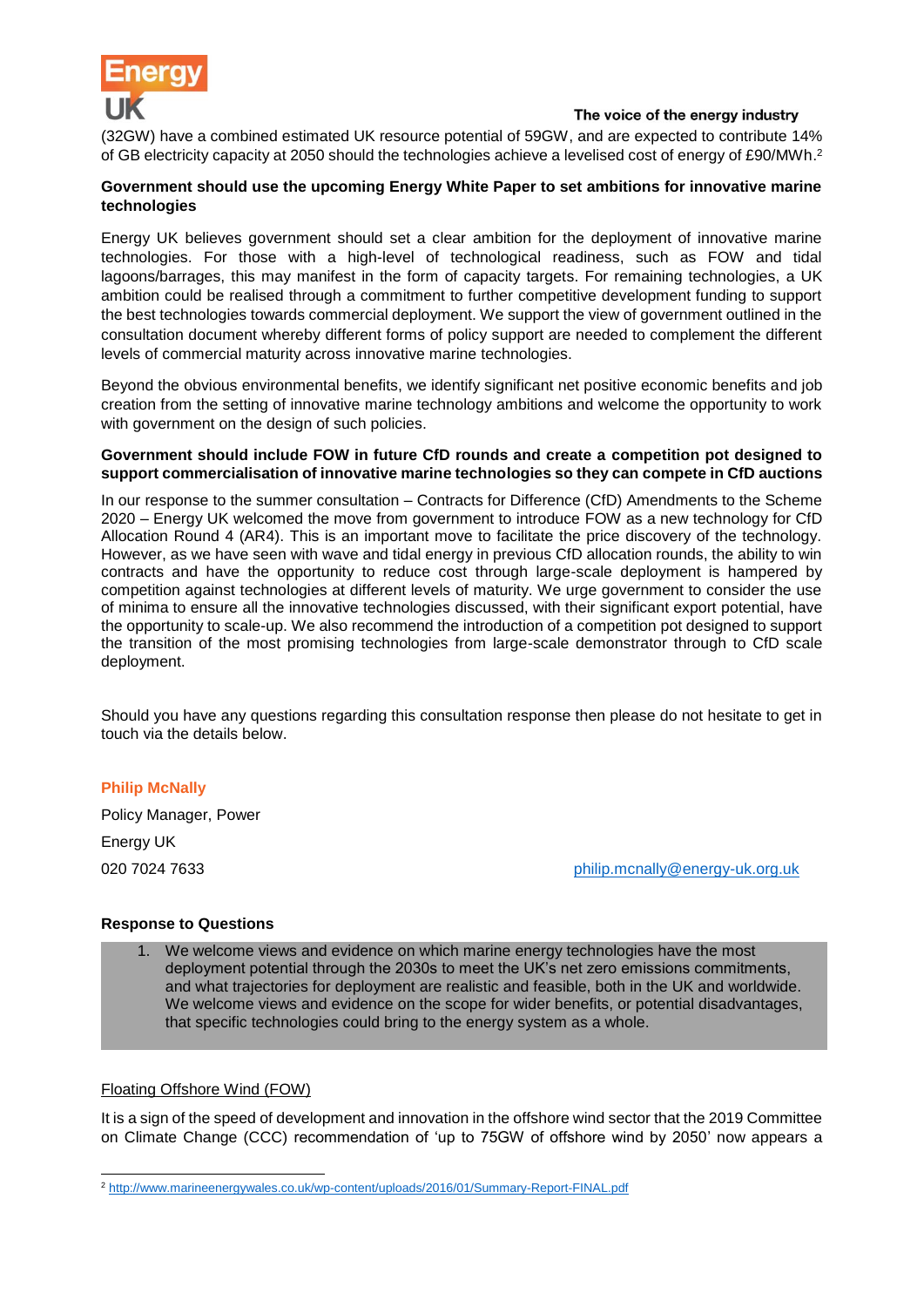

modest target. <sup>3</sup> For example, the net-zero consistent scenarios in National Grid's recent FES 2020 publication exhibited a 2050 offshore wind capacity in the range of 82-108GW. <sup>4</sup> Energy UK supports this level of ambition and urges government to build on the success of the Offshore Wind Sector Deal (OWSD) by incorporating ambitions and government-industry joint commitments for the FOW sector.

Aside from fixed offshore wind, FOW has the greatest deployment potential of marine energy technologies through the 2030s. Independent analysis undertaken by the Carbon Trust suggests a global FOW estimated deployment of up to 10.7GW by 2030 and 70GW by 2040.<sup>5</sup> On a UK level, the study estimates deployment of 1.1GW and 7.4GW by 2030 and 2040 respectively, however, Energy UK believes that to be a conservative estimate. We identify significant upside potential so long as government provides an appropriate regulatory and commercial framework to support FOW deployment.

This FOW potential raises the question of how government should integrate the deployment of FOW with existing ambitions for fixed offshore wind. Energy UK welcomed the launch of the OWSD in March 2019 and we were supportive of the Conservative manifesto commitment to increase the deployment ambition from 30GW to 40GW of offshore wind by 2030. We now encourage government to review the commitments within the Offshore Wind Sector Deal to ensure that they remain consistent with, and achievable under, the new 40GW target. We also suggest that government considers adding new elements to the deal that will support initial commercial scale FOW deployment in the late 2020s, and lay the foundations for atscale deployment of FOW through the 2030s.

Industry is keen to continue to work with government to tackle the barriers to deployment that have been identified for fixed offshore wind, many of which will also be relevant to FOW. In particular, it is crucial that low-carbon infrastructure in UK waters is viewed in the round to ensure that potential co-benefits and efficiencies between the multitude of offshore technologies<sup>6</sup> are maximised. The ongoing Offshore Transmission Network Review is a key work stream in this space and should include consideration of the potential scale and location of innovative marine projects alongside the more established technologies.

A host of other countries are currently exploring opportunities for FOW. The Carbon trust identifies France, South Korea, Portugal, the USA, and Japan as lead markets and Ireland, Norway, Spain, Taiwan, the Aegean Sea and China as follower markets.<sup>7</sup> It is worth noting that whilst the UK currently accounts for 64% of installed FOW capacity across the globe, under current policy frameworks this is expected to fall to around 10% by the mid-2020s due to accelerated deployment in other nations such as South Korea and France.<sup>8</sup> This should provide incentive for government to move swiftly to create a route to market for FOW and capitalise on the UK's competitive advantages.

# Wave & Tidal

Wave (27GW) and tidal (32GW) have a combined estimated UK resource potential of 59GW.<sup>9</sup> A study by Edinburgh University and the Energy Systems Catapult, which assumed a levelised cost of energy of £90/MWh for wave and tidal generation at 2030, estimated 37.7GW of installed UK wave and tidal capacity by 2050.<sup>10</sup> This level of deployment is expected to contribute £106.1bn net Gross Value Added (GVA), as well as a 7:1 and 6:1 ratio of benefit to industry support for tidal and wave respectively. Further to this, UK content in domestic projects is expected to be around 80% assuming a global lead, and a small share (5- 15%) of UK content in global projects is expected to contribute half of the aforementioned GVA.

There are strong economic and social benefits associated with the deployment of wave and tidal energy, and a clear opportunity for the UK to be a world leader. Analysis from the Offshore Renewable Energy Catapult has shown that, by 2030, the tidal stream industry could generate a £1.4bn net cumulative benefit

l <sup>3</sup> <https://www.theccc.org.uk/wp-content/uploads/2019/05/Net-Zero-Technical-report-CCC.pdf>

<sup>4</sup> <https://www.nationalgrideso.com/future-energy/future-energy-scenarios/fes-2020-documents> - go to Data Workbook

<sup>5</sup> [https://prod-drupal-files.storage.googleapis.com/documents/resource/public/FWJIP\\_Phase\\_2\\_Summary\\_Report\\_0.pdf](https://prod-drupal-files.storage.googleapis.com/documents/resource/public/FWJIP_Phase_2_Summary_Report_0.pdf) - Page 1 <sup>6</sup> Fixed offshore wind, FOW, tidal, wave, interconnectors, infrastructure for oil & gas CCUS and hydrogen

<sup>7</sup>[https://prod-drupal-files.storage.googleapis.com/documents/resource/public/FWJIP\\_Phase\\_2\\_Summary\\_Report\\_0.pdf](https://prod-drupal-files.storage.googleapis.com/documents/resource/public/FWJIP_Phase_2_Summary_Report_0.pdf) - Page 26 <sup>8</sup>[https://prod-drupal-files.storage.googleapis.com/documents/resource/public/FWJIP\\_Phase\\_2\\_Summary\\_Report\\_0.pdf](https://prod-drupal-files.storage.googleapis.com/documents/resource/public/FWJIP_Phase_2_Summary_Report_0.pdf) - Page 22 <sup>9</sup><http://www.marineenergywales.co.uk/wp-content/uploads/2016/01/Summary-Report-FINAL.pdf>

<sup>10</sup>[http://www.policyandinnovationedinburgh.org/uploads/3/1/4/1/31417803/uedin\\_wave\\_and\\_tidal\\_energy\\_the\\_potential\\_economic\\_](http://www.policyandinnovationedinburgh.org/uploads/3/1/4/1/31417803/uedin_wave_and_tidal_energy_the_potential_economic_value.pdf) [value.pdf](http://www.policyandinnovationedinburgh.org/uploads/3/1/4/1/31417803/uedin_wave_and_tidal_energy_the_potential_economic_value.pdf)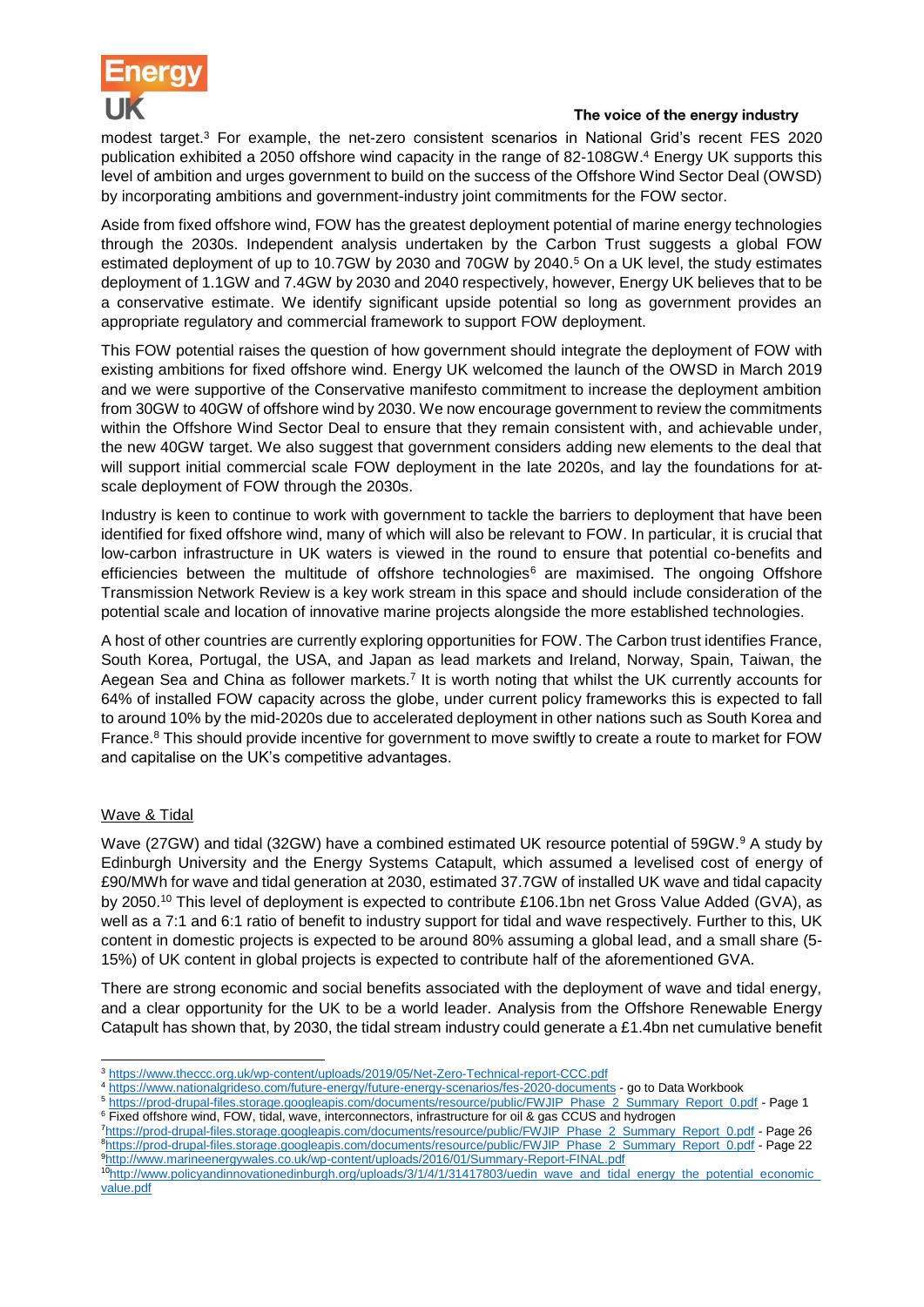

to the UK, including considerable exports, and 4,000 jobs. The wave energy industry is expected to take longer to develop due to the level of technological maturity, however, by 2040, the sector is estimated to generate a £4bn net contribution to the UK economy and 8,100 jobs.<sup>11</sup>

Further to this, the predictable generation of these technologies, especially from tidal will have wider system benefits that should be taken into account by government in any cost benefit analysis. Water has one thousand times higher density than air meaning that wave and tidal technologies can generate at much lower flow speeds than wind. The predictable, reliable output from these technologies, especially tidal has significant value to the system operator. Furthermore, there is evidence that co-location of wind and wave farms has a material positive effect on intermittency, with one study finding reductions of up to 87% and 6% in downtime and power variability.<sup>12</sup>

Tidal lagoons can be set up as connected cells, which allows them to ensure they are able to generate electricity in periods of high demand via differences in water levels across those cells, as well as from the cells to the open sea and upon return of water to the cells. This design is estimated to boost energy returns by 10% or 20% for relatively modest additional outlays in increased height of the containing perimeter. It can also bring forward the date of first generation by a year or more, something that may be viewed as particularly valuable in future as the proportion of intermittent and nuclear generation increase and decrease respectively.

Energy UK encourages government to develop a methodological approach to assess the value of flexibility from different technologies and we welcome an open discussion with our membership on this topic.

2. We welcome views on how the CfD competitive allocation process would most effectively support early commercial deployments of innovative marine technologies. We welcome suggestions for approaches that could deliver a clear path towards commercialisation - while also focusing on the more cost-effective technologies and projects? At what stage are technologies ready to seek the support offered by the CfD scheme and bid competitively for contracts? How can competitive processes best be used to drive cost reductions?

Energy UK welcomes the recognition from government that technologies at different levels of commercial readiness require different forms of subsidy. At present, FOW would appear to be the only technology of those discussed that is at a level of commercial maturity to compete in CfD auctions. However, FOW is not a homogenous technology type, there are at least 15 different designs at different levels of commercial maturity. We therefore believe there needs to be a renewed focus on R&D/competition grant funding for wave and tidal projects, and also for the most promising pre-commercialisation FOW designs, to support these technologies on their path to commercialisation. Larger-scale tidal barrage and lagoon projects that are ready to deploy at scale may require either a bilaterally agreed CfD, if an acceptable strike price can be agreed, or an innovative financing model, similar to those being considered for new nuclear, should that route provide value for money to citizens.

In our response to the summer consultation – Contracts for Difference (CfD) Amendments to the Scheme 2020 – we welcomed the move from government to introduce FOW as a new technology for CfD Allocation Round 4 (AR4). We supported the proposal to define this technology separately from fixed-bottom offshore wind, noting that this is key to enabling the price discovery of FOW. We expect FOW to follow a similar cost reduction trajectory to fixed-bottom wind as long as it benefits from a similar stable policy and regulatory framework.

The design of future auction parameters is crucial in attracting investment in these innovative marine technologies. We urge government to ensure that sufficient budget and capacity is allocated to the different technologies in line with the maturity of the respective pipelines. Applying a technology minima to FOW, tidal and wave technologies can be an effective means of attracting early investment and triggering price discovery.

Given that FOW deployment is at an early stage, it is likely that FOW projects that are ready for AR4 will be at a "demonstration" scale. If FOW is included in AR4 (which Energy UK strongly supports) and

l 11[https://s3-eu-west-1.amazonaws.com/media.newore.catapult/app/uploads/2018/05/04120736/Tidal-Stream-and-Wave-Energy-](https://s3-eu-west-1.amazonaws.com/media.newore.catapult/app/uploads/2018/05/04120736/Tidal-Stream-and-Wave-Energy-Cost-Reduction-and-Ind-Benefit-FINAL-v03.02.pdf)[Cost-Reduction-and-Ind-Benefit-FINAL-v03.02.pdf](https://s3-eu-west-1.amazonaws.com/media.newore.catapult/app/uploads/2018/05/04120736/Tidal-Stream-and-Wave-Energy-Cost-Reduction-and-Ind-Benefit-FINAL-v03.02.pdf)

<sup>12</sup> <https://www.sciencedirect.com/science/article/abs/pii/S0360544215017533>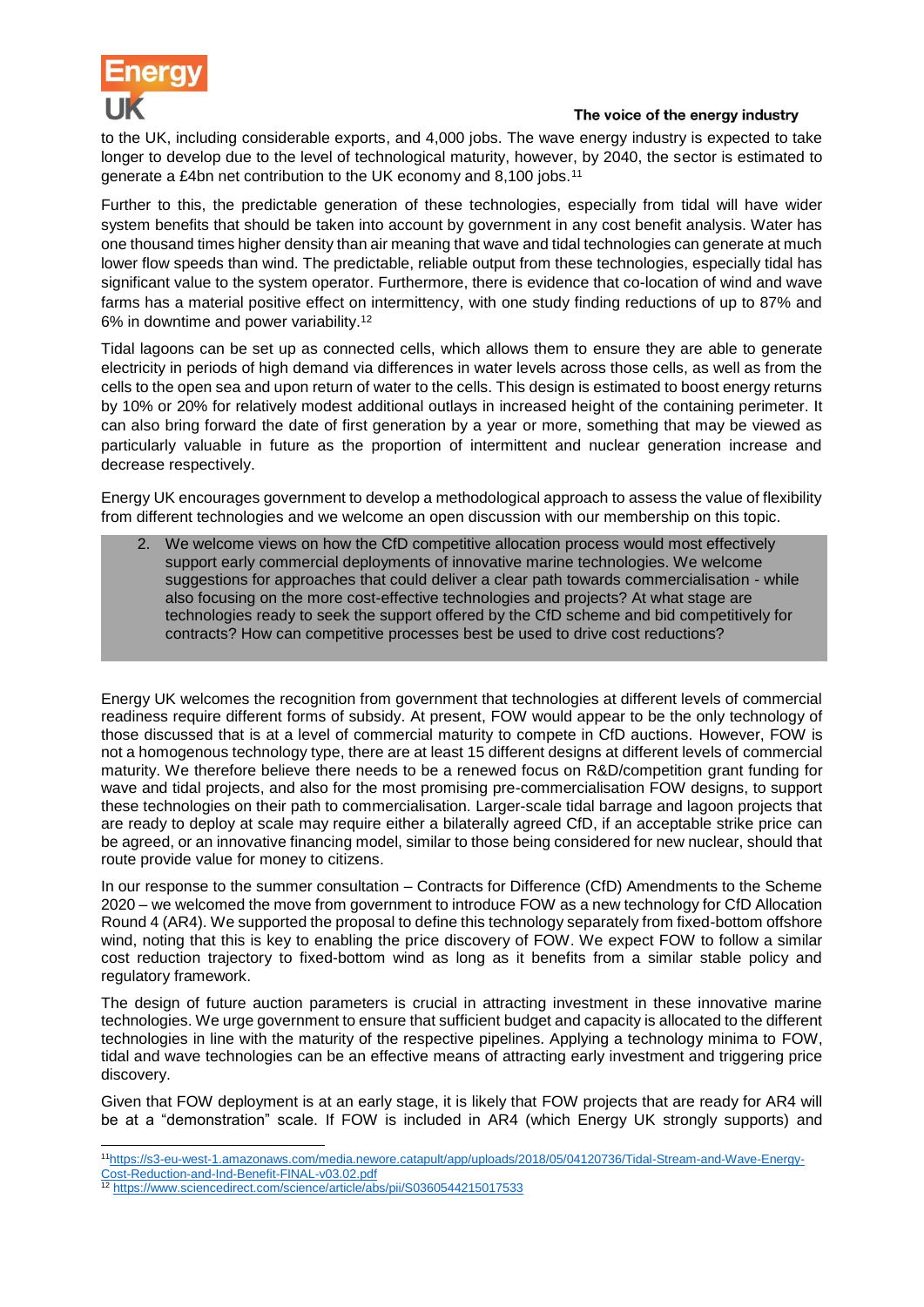

technology minima/maxima are applied, then we would highlight that it will be important that the budget and capacity allocated to FOW is consistent with the scale of the projects that will come forward.

3. The government welcomes evidence on how specific technologies expect to reduce costs to the point where they can be commercially competitive with other renewable and low carbon generation options. Where does the scope for cost reductions arise, and what scope for innovation exists in the sector? What trajectories for cost reduction are realistic and feasible – at a project level but also across the relevant sector? We also welcome evidence of any successful approaches to cost reduction that have already been adopted.

Energy UK sees significant opportunity for cost reduction in marine technologies. A joint report from the Offshore Renewable Energy (ORE) Catapult and Crown Estate Scotland has provided assessments of the potential steps in cost reduction of FOW as follows:-

- LCOE of initial demonstration sites of ~30MW is ~£200/MWh.
- Subsequent pre-commercial sites of ~100MW have estimated LCOE of ~£135/MWh.
- LCOE for full commercial-scale projects ( $>300$  MW) is estimated at  $\sim$ £85/MWh.<sup>13</sup>

After FOW projects have reached full commercial scale, projections by the ORE Catapult suggest that a combination of substantial volumes of total deployment and a realistic innovation learning rate will enable FOW costs to decrease rapidly and converge with fixed foundation offshore wind by 2031. These findings are corroborated by Wind Europe, which estimates the first commercial scale projects to cost in the region of €100-80/MWh, and mature commercial-scale costs of €40-60/MWh by 2030.<sup>14</sup>More recent research from the ORE Catapult suggests that at scale projects could be already be deployed at a relatively competitive costs with LCOE estimates of £80/MWh and £64/MWh for 300MW and 500MW sites respectively.<sup>15</sup>

To get maximum value from the FOW resource, Energy UK believes that there should now be a development focus, leading to initial commercial scale FOW deployment in the late 2020s, and laying the foundations for at-scale deployment of FOW through the 2030s.

4. If specific emerging marine technologies are unlikely to be able to compete with other marine technologies for income based on the electricity they generate; what forms of support could move the technology towards commercialisation in the short term? We particularly welcome evidence on why any proposed approaches are likely to be effective, how they can be designed to minimise costs to consumers, and how long before the technology will be able to compete against other technologies.

Energy UK believes that wave and tidal stream technologies, alongside the most promising pre-commercial FOW designs, would benefit from grant funding to support technological development. Lessons can be learnt from the Scottish experience of wave and tidal grant funding. The Scottish Government is currently investing £10 million in tidal energy through the Saltire Tidal Energy Challenge Fund, which is specifically aimed at helping commercial deployment of tidal projects.<sup>16</sup>

The Scottish Government has also supported wave energy to the amount of £30 million through the dedicated body, Wave Energy Scotland (WES).<sup>17</sup> The WES programme utilises a number of competitive 'stages' with the goal of supporting the best technologies to the point of commercial deployment. This is an effective means of introducing competition to the allocation of grant funding, therefore ensuring that the majority of funding is directed at the technologies with the highest commercial deployment potential.

l 13[https://s3-eu-west-1.amazonaws.com/media.newore.catapult/app/uploads/2018/10/29105933/PN000244-FWMS-](https://s3-eu-west-1.amazonaws.com/media.newore.catapult/app/uploads/2018/10/29105933/PN000244-FWMS-Report_FINAL.pdf)[Report\\_FINAL.pdf](https://s3-eu-west-1.amazonaws.com/media.newore.catapult/app/uploads/2018/10/29105933/PN000244-FWMS-Report_FINAL.pdf)

<sup>14</sup>[https://windeurope.org/wp-content/uploads/files/policy/position-papers/Floating-offshore-wind-energy-a-policy-blueprint-for-](https://windeurope.org/wp-content/uploads/files/policy/position-papers/Floating-offshore-wind-energy-a-policy-blueprint-for-Europe.pdf)[Europe.pdf](https://windeurope.org/wp-content/uploads/files/policy/position-papers/Floating-offshore-wind-energy-a-policy-blueprint-for-Europe.pdf)

<sup>15</sup>[https://www.marineenergywales.co.uk/wp-content/uploads/2020/01/Benefits-of-Floating-Offshore-Wind-to-Wales-and-the-South-](https://www.marineenergywales.co.uk/wp-content/uploads/2020/01/Benefits-of-Floating-Offshore-Wind-to-Wales-and-the-South-West.pdf)[West.pdf](https://www.marineenergywales.co.uk/wp-content/uploads/2020/01/Benefits-of-Floating-Offshore-Wind-to-Wales-and-the-South-West.pdf)

<sup>16</sup> <https://www.gov.scot/publications/saltire-tidal-energy-challenge-fund/pages/additional-criteria/>

<sup>17</sup> <https://www.waveenergyscotland.co.uk/>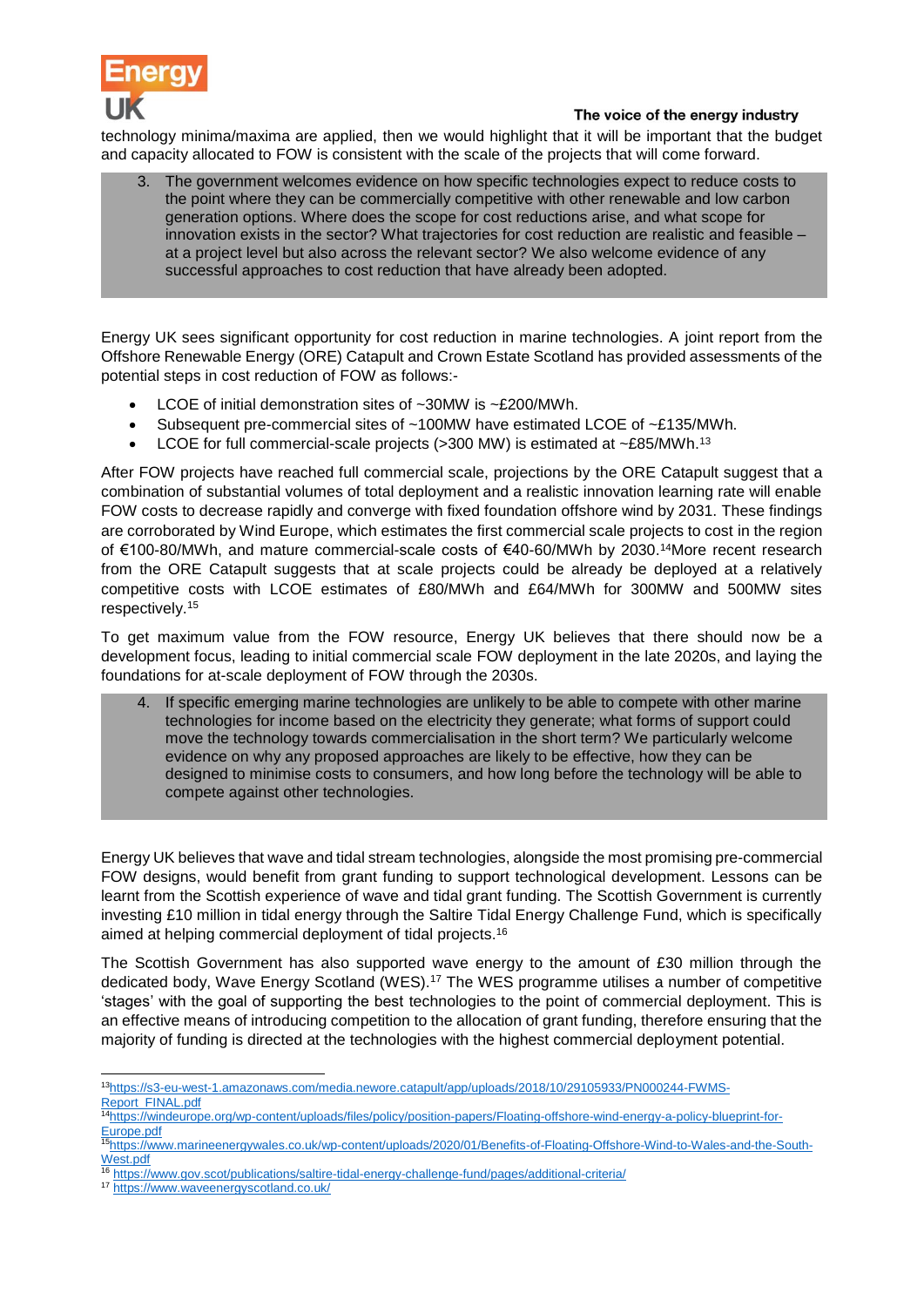

Wave and tidal technologies have had access to all three CfD ARs to date, but are yet to win a single contract. This is mainly due to the transition from large-scale demonstrator to competing for CfDs being underestimated. We encourage government to consider different forms of support focused on factories and supply chains, and focus on pre-commercial projects that bridge the gap between pilot and commercial projects by testing supply chains. This approach would assist wave and tidal technologies in making the transition to commercial readiness, therefore presenting the opportunity for price discovery through competitive CfD auctions. We reiterate that minima may need to be applied in early stages to build up a pipeline of projects that will generate the competition required to drive efficiencies in future auctions.

5. We welcome views on which areas of industrial potential the UK has specific strengths in. If there a natural pathway from one sector to another as we transition to a low carbon society? What particular strengths does the UK bring to the development of specific marine technology sectors or projects, and what opportunities and risks are present? What wider benefits to UK, or to particular regions, do you expect to emerge from particular technologies?

It is well known that the UK is leading the world in the deployment of fixed offshore wind (9.9GW<sup>18</sup>) with a 34% share of global offshore wind installed capacity (29.1GW<sup>19</sup>) at the end of 2019. As a pioneer of fixed offshore wind, the UK has built up a wealth of research and expertise. This, combined with a long-standing strength in deep offshore infrastructure from historic oil and gas exploration, creates a natural pathway from the UK to lead on FOW deployment. It is key that the UK pursues FOW deployment through the 2030s to secure internal investment from the sector and avoid losing out to competitive markets abroad. Energy UK would welcome government setting a FOW ambition in the upcoming Energy White Paper.

Another strength the UK possesses lies in the coastal infrastructure which was built to support oil & gas and fishing industries. These sectors are now in decline, but there have been examples of regeneration in recent years as the offshore wind industry has breathed new life into coastal regions providing new jobs for skilled workers, training local apprentices and investing in the local community. Marine energy in GB has the potential to contribute to the Government's levelling up agenda, providing local jobs and investment to communities across the nation.

6. We welcome information on the potential development of the supply chain. What activities can be undertaken as part of the development of early projects to further strengthen the supply chain for marine technologies? Are there opportunities for early knowledge sharing and standardisation in the industry, and how could they be maximised?

Energy UK supports the commitment in the OWSD to pursue 60% UK content in the offshore wind supply chain. It is crucial that the UK capitalises on new supply chain opportunities to maximise internal investment from emerging industries. We believe creating visibility of an order book and pathway will attract supply chains and therefore encourage government to provide as much forward clarity as possible in the form of technology targets, roadmaps and strategies. In our response to the summer consultation we call for a clear procurement strategy, noting that it would instil confidence in investors, the supply chain and reduce the likelihood of political disruption. All of which would increase the UK's chances of reaching its low-carbon targets.

The geographical spread of the marine resource can create opportunities for supply chains in new areas. FOW has development potential in areas that have not so far been able to progress fixed foundation offshore wind, such as Cornwall and South Wales.

There is also a major opportunity for the UK to develop an export market for marine technologies, building on the success of the UK fixed foundation offshore wind industry. The greatest export opportunities are likely to be in the development and application of novel technology and techniques that are specific to FOW, wave, or tidal, rather than in the components that use established engineering capabilities already in use in other sectors. It is important that government explores the different elements of supply chains,

l <sup>18</sup> <https://windeurope.org/wp-content/uploads/files/about-wind/statistics/WindEurope-Annual-Statistics-2019.pdf>

<sup>19</sup> <https://gwec.net/windsights/>